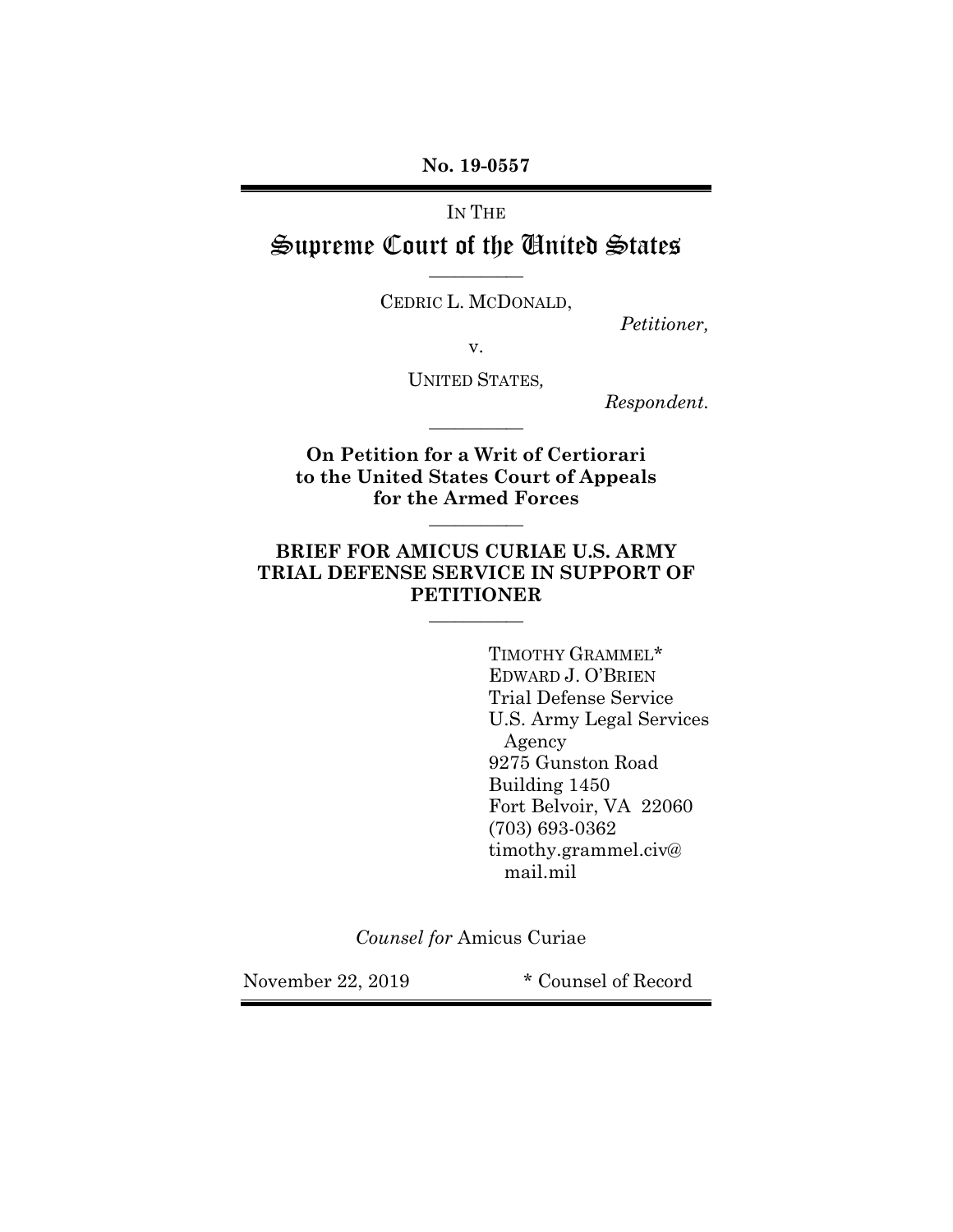## TABLE OF CONTENTS

Page

|                                                                                                                                                                                                                                                                                                                                   | $\ddot{\text{ii}}$ |
|-----------------------------------------------------------------------------------------------------------------------------------------------------------------------------------------------------------------------------------------------------------------------------------------------------------------------------------|--------------------|
| INTEREST OF AMICUS CURIAE                                                                                                                                                                                                                                                                                                         | $\mathbf{1}$       |
| INTRODUCTION AND SUMMARY OF                                                                                                                                                                                                                                                                                                       | $\overline{2}$     |
| ARGUMENT FOR GRANTING THE PETI-                                                                                                                                                                                                                                                                                                   | 3                  |
| I. THE LOWER COURT, CONTRARY TO<br>THE LEGISLATIVE ACTION BY CON-<br>GRESS, ADDED TO 10 U.S.C. § 920(g)(8)<br>(2012) A BURDEN TO OBTAIN CON-<br>SENT, WHICH IS A POLITICAL DECI-<br>SION BELONGING TO THE MEMBERS<br>OF CONGRESS AND NOT THE MEM-                                                                                 |                    |
|                                                                                                                                                                                                                                                                                                                                   | 3                  |
| II. ONLY THIS COURT CAN CORRECT<br>THE LOWER COURT'S ILLEGITIMATE<br>AMENDMENT OF THE STATUTE,<br>WHICH WAS REQUIRED TO CAMOU-<br>FLAGE ITS MISAPPLICATION OF<br>GENERAL INTENT THAT CIRCUM-<br>VENTED PRINCIPLES CLEARLY<br>ENUNCIATED IN THIS COURT'S<br>PRECEDENTS, INCLUDING CARTER V.<br>UNITED STATES, 530 U.S. 255 (2000), |                    |
| AND ELONIS V. UNITED STATES, 135                                                                                                                                                                                                                                                                                                  | 8                  |
|                                                                                                                                                                                                                                                                                                                                   | 15                 |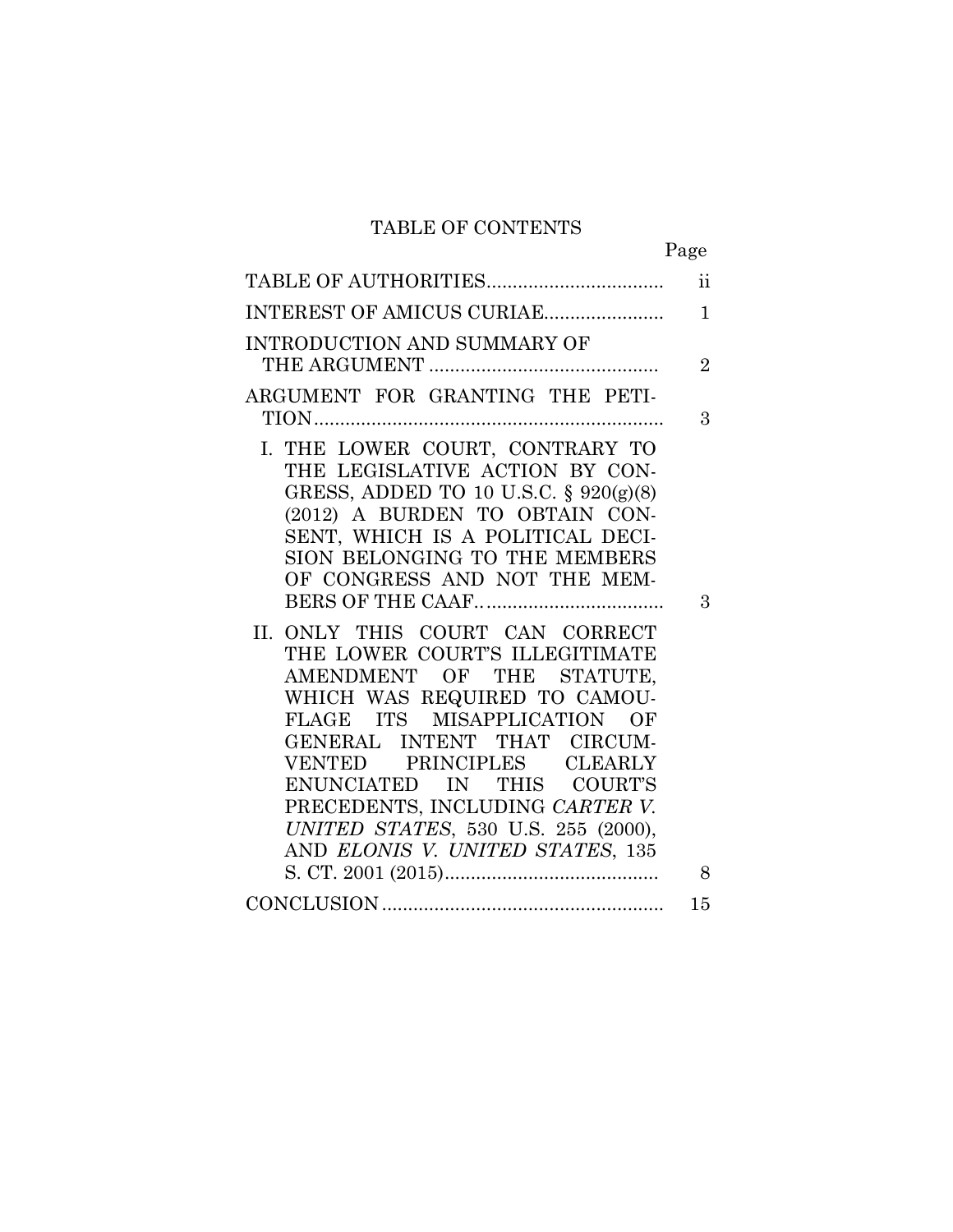## TABLE OF AUTHORITIES

# CASES Page

| Carter v. United States, 530 U.S. 255     |    |
|-------------------------------------------|----|
|                                           |    |
| Elonis v. United States, 135 S. Ct. 2001  |    |
|                                           |    |
| Rehaif v. United States, 139 S. Ct. 2191  |    |
|                                           | 9  |
| United States v. Burwell, 690 F.3d 500    |    |
|                                           | 9  |
| United States v. Caldwell, 75 M.J. 276    |    |
|                                           | 10 |
| United States v. Haverty, 76 M.J. 199     |    |
|                                           |    |
| United States v. Peebles, 78 M.J. 658 (A. |    |
| Ct. Crim. App.), vacated, 78 M.J. 830 (A. |    |
|                                           | 14 |
| United States v. Wright, 2019 CCA LEXIS   |    |
| 324, 2019 WL 3778357, No. ARMY            |    |
| 20170486 (A. Ct. Crim. App. Aug. 9,       |    |
|                                           | 6  |

## STATUTES AND REGULATIONS

| 10  |
|-----|
| 10  |
|     |
|     |
|     |
|     |
|     |
| - 9 |
|     |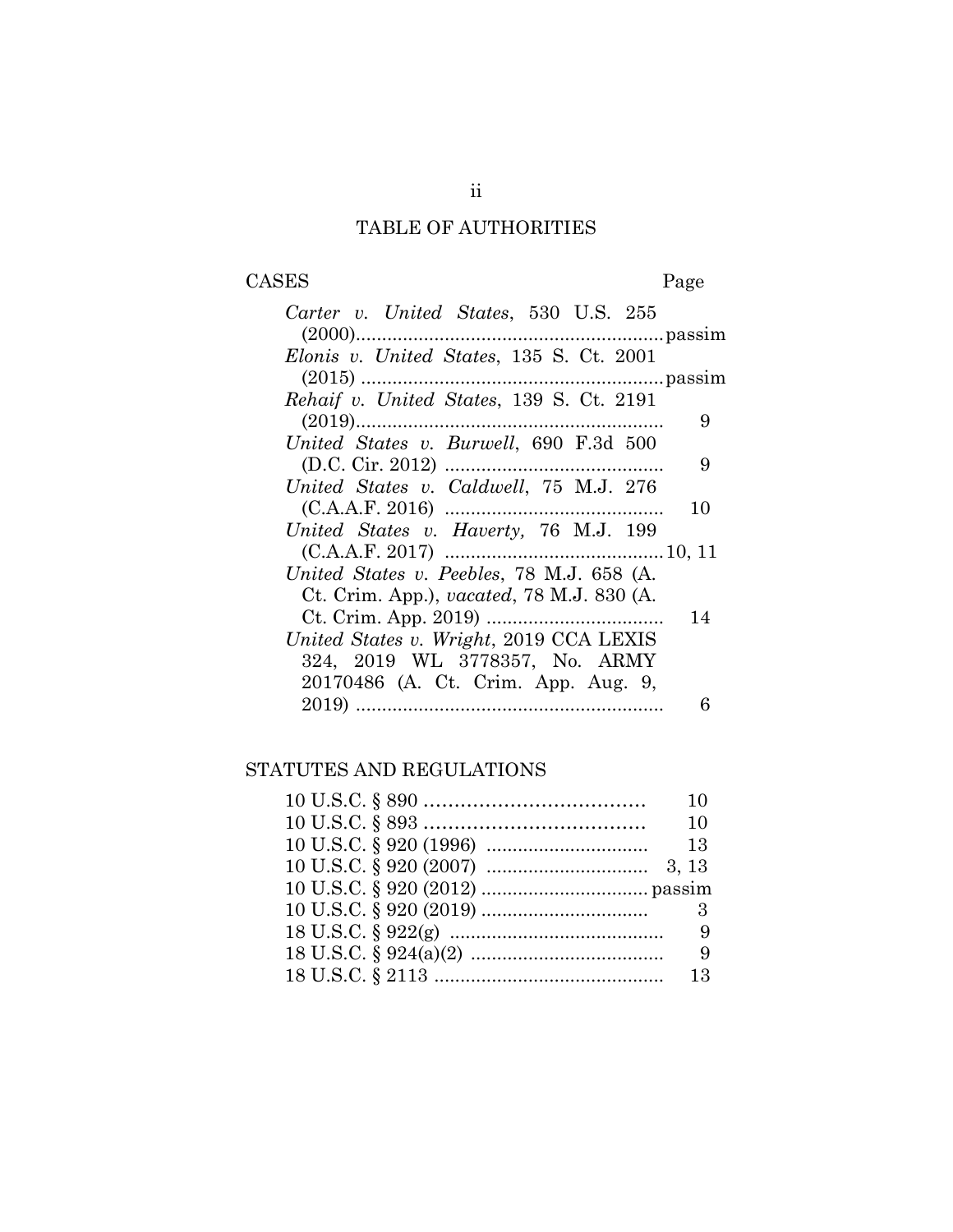## OTHER AUTHORITIES

| Aya Gruber, <i>Consent Confusion</i> , 38 |      |
|-------------------------------------------|------|
| CARDOZO L. REV. 415 (2016)                |      |
| Major Jennifer S. Knies, Two Steps For-   |      |
| ward, One Step Back: Why the New          |      |
| UCMJ's Rape Law Missed the Mark, and      |      |
| How an Affirmative Consent Statute Will   |      |
| Put It Back on Target, ARMY LAW., Aug.    |      |
|                                           | 6, 7 |
| Amanda Robert, Contentious resolution     |      |
| seeking to redefine consent in sexual as- |      |
| sault cases is postponed, ABAJOURNAL      |      |
| (Aug. 12, 2019, 10:20 PM CDT),            |      |
| http://www.abajournal.com/news/article/   |      |
| resolution-114                            |      |

Page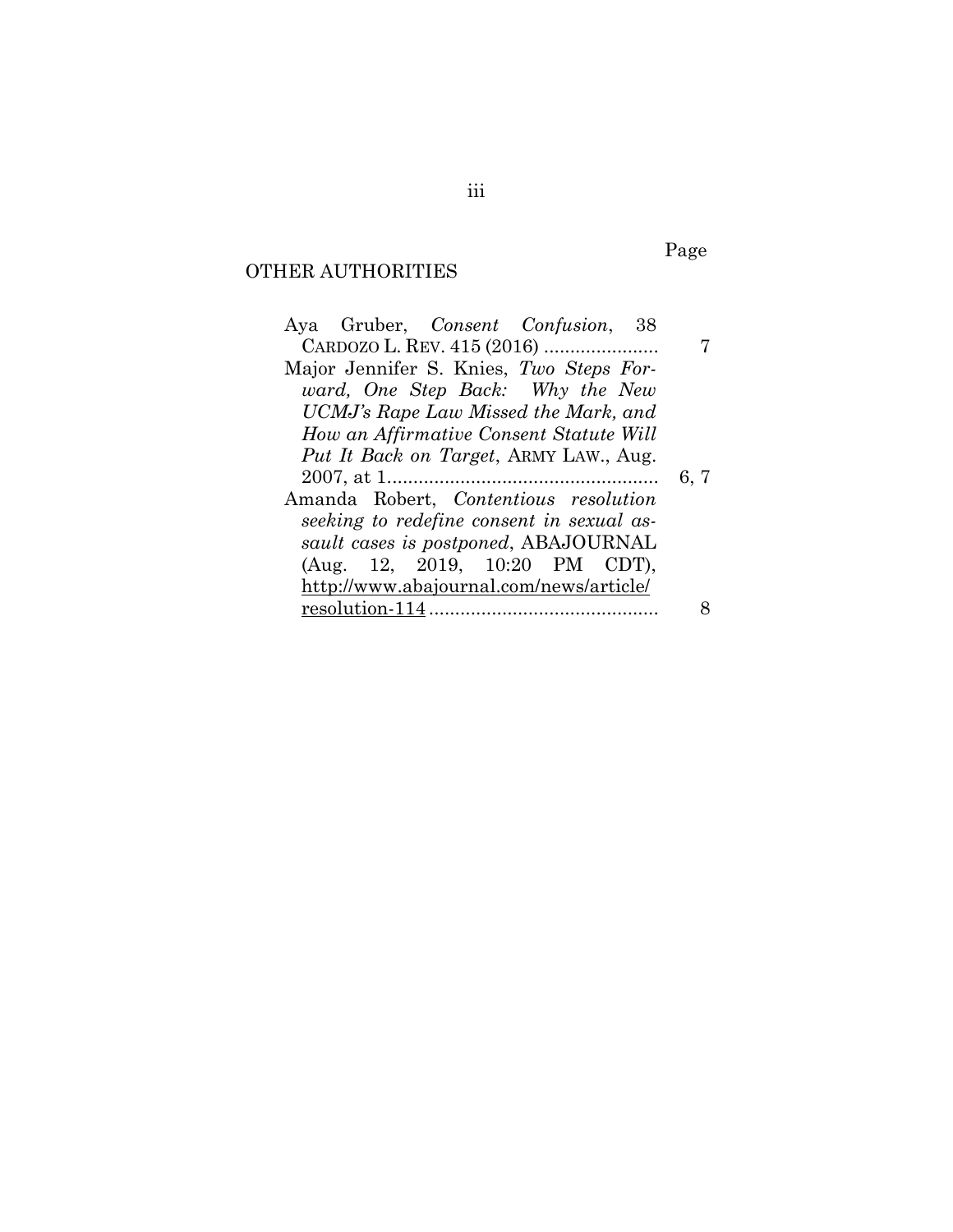#### **INTEREST OF AMICUS CURIAE**<sup>1</sup>

The United States Army Trial Defense Service (TDS) consists of approximately 460 Active and Reserve Component judge advocates who provide trial level criminal defense services to American soldiers throughout the world. This case presents a question concerning whether mens rea with regard to consent is required for sexual assault by bodily harm under 10 U.S.C. § 920(b)(1)(B) (2012). The opinion below by the Court of Appeals for the Armed Forces (CAAF) categorized the offense as a "general intent offense" to support its conclusion that "[n]o mens rea is required with regard to consent." This issue is of vital importance to the defense counsel in TDS and to the soldiers they represent in criminal trials. The CAAF opinion put those soldiers at great risk when it judicially amended the statute by adding a burden of obtaining consent on the defendant. This judicial amendment of the statute was necessary for the lower court to circumvent the clear principles enunciated in this Court's precedents, especially *Carter v. United States*, 530 U.S. 255 (2000) and *Elonis v. United States*, 135 S. Ct. 2001 (2015).

<sup>&</sup>lt;sup>1</sup> No counsel for a party authored this brief in whole or in part, and no person or party, other than *amicus*, its members, or its counsel, made a monetary contribution to the preparation or submission of this brief. Counsel of record for all parties received timely notice of intent to file and have consented to the filing of this brief. Trial Defense Service is distinct and separate from the organization of the appellate defense counsel for the petitioner, because the defense counsel in TDS represent accused soldiers only at the trial level.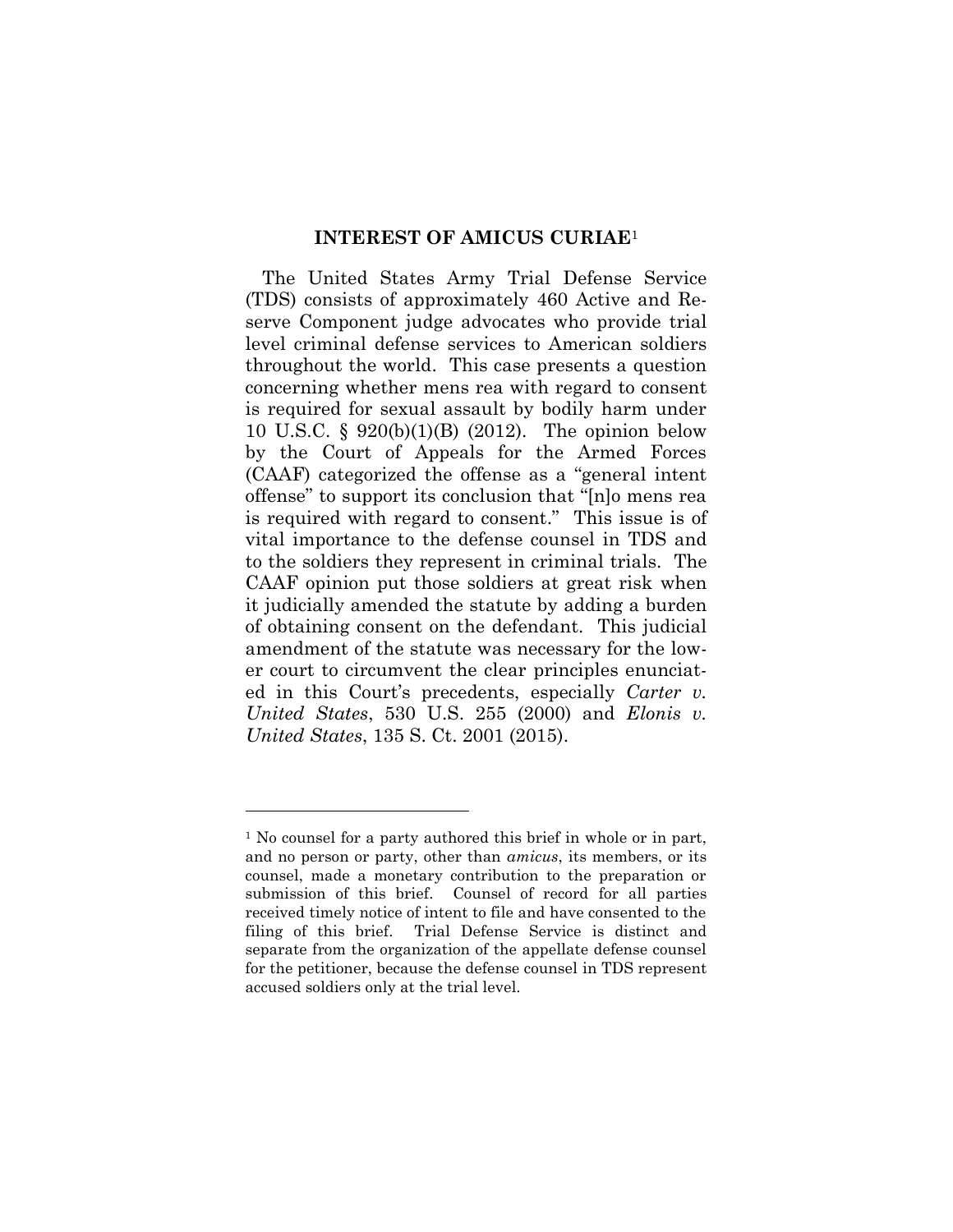#### **INTRODUCTION AND SUMMARY OF THE ARGUMENT**

The lower court decided that "[n]o mens rea is required with regard to consent" for an offense that requires as its only elements "a sexual act without consent." *United States v. McDonald*, 78 M.J. 376, 379- 81 (C.A.A.F. 2019). This result, which is in direct conflict with this Court's precedents on mens rea, required the lower court to usurp legislative power and amend Congress's definition of consent. The lower court created a burden on the actor to obtain consent. Despite the statutory text of 10 U.S.C.  $\S$  920(g)(8) (2012), the Court of Appeals for the Armed Forces (CAAF) declared, "[t]he burden is on the actor to obtain consent, rather than the victim to manifest a lack of consent." *Id*. at 381. Congress has considered the issue of affirmative consent and amended the definition of consent in 10 U.S.C. § 920 several times over the past fifteen years. Congress apparently rejected any idea of a burden to obtain affirmative consent. With the level of consideration that Congress has given to this issue, the lower court cannot be allowed to do by judicial fiat what Congress has declined to do legislatively.

This Court has held general intent sufficient only when it protects the innocent actor. *See, e.g., Elonis v. United States*, 135 S.Ct. 2001, 2010 (2015); *Carter v. United States*, 530 U.S. 255, 269-70 (2000). Knowingly engaging in a sexual act does not make the actor conscious of any wrongdoing. The element that criminalizes otherwise innocent conduct is the lack of consent. This Court presumes that Congress intends to require a defendant to possess a culpable mental state regarding such an element, and Congress has not clearly commanded otherwise for this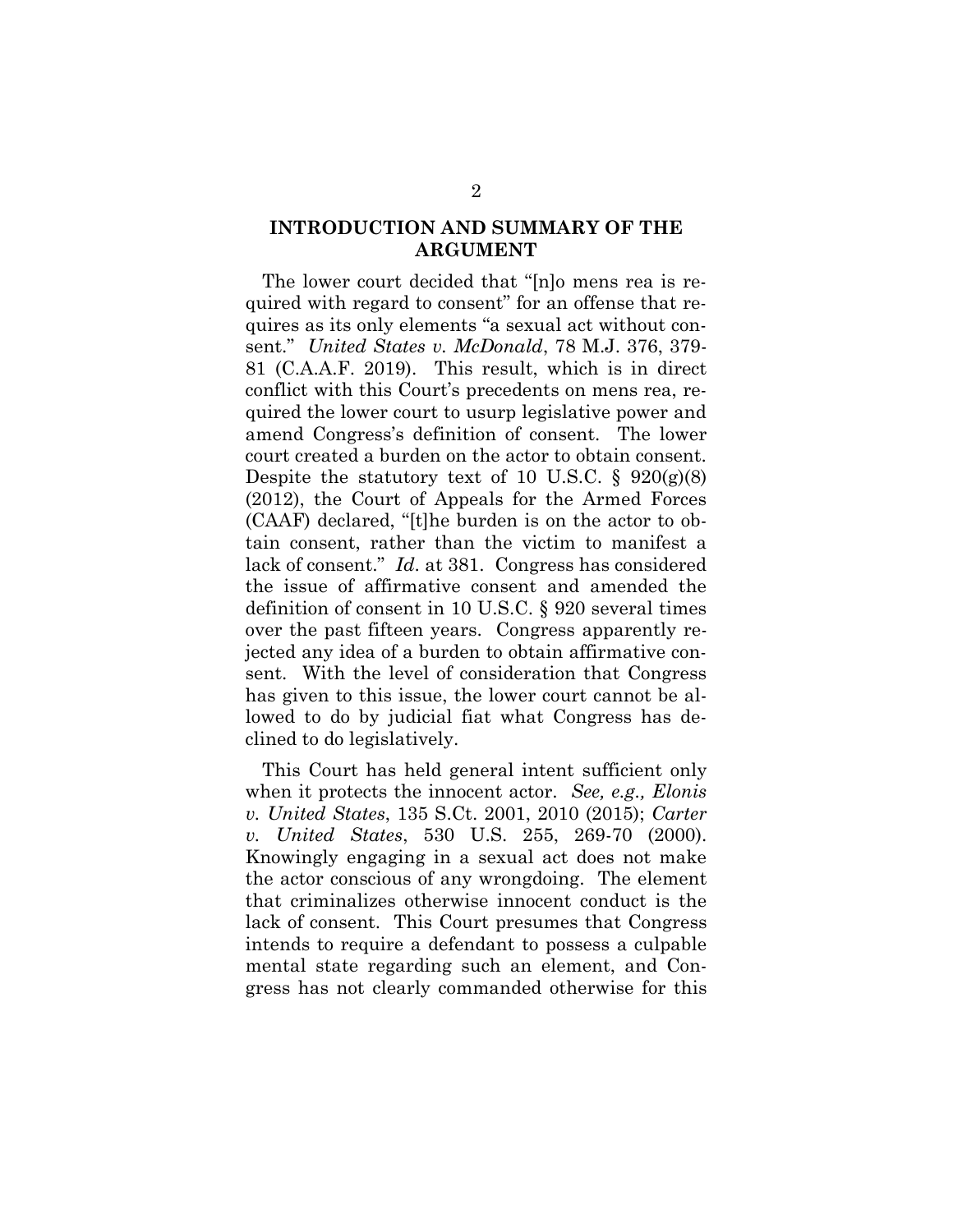offense. A proper application of this Court's holding in *Elonis* requires a mens rea with regard to consent of at least recklessness.

Judicially amending the statutory definition of consent, which therefore changes the elements of the offense, was necessary for the lower court's general intent analysis, because general intent would be sufficient only if it protects innocent actors. Whether the lower court's invention of a duty to obtain consent even does this is not the point. The point is the impermissibility of judicial amendment of a statute masquerading as a statutory interpretation. Only this Court can reverse the lower court's illegitimate amendment of the Uniform Code of Military Justice (UCMJ) and correct the lower court's application of general intent.

#### **ARGUMENT FOR GRANTING THE PETITION**

**I. THE LOWER COURT, CONTRARY TO THE LEGISLATIVE ACTION BY CONGRESS, ADDED TO 10 U.S.C. § 920(g)(8) (2012) A BURDEN TO OBTAIN CONSENT, WHICH IS A POLITICAL DECISION BELONGING TO THE MEMBERS OF CONGRESS AND NOT THE MEMBERS OF THE CAAF.** 

Nine words towards the end of the lower court's opinion shocked military justice practitioners - "[t]he burden is on the actor to obtain consent." This bold assertion contrary to the plain language of the statute was necessary for the result reached by the lower court. This type of affirmative consent standard was not included in 10 U.S.C. § 920 (2012) by Congress. Congress has reviewed and scrutinized 10 U.S.C. § 920 many times, making significant changes that took effect in 2007, 2012, and 2019. Congress has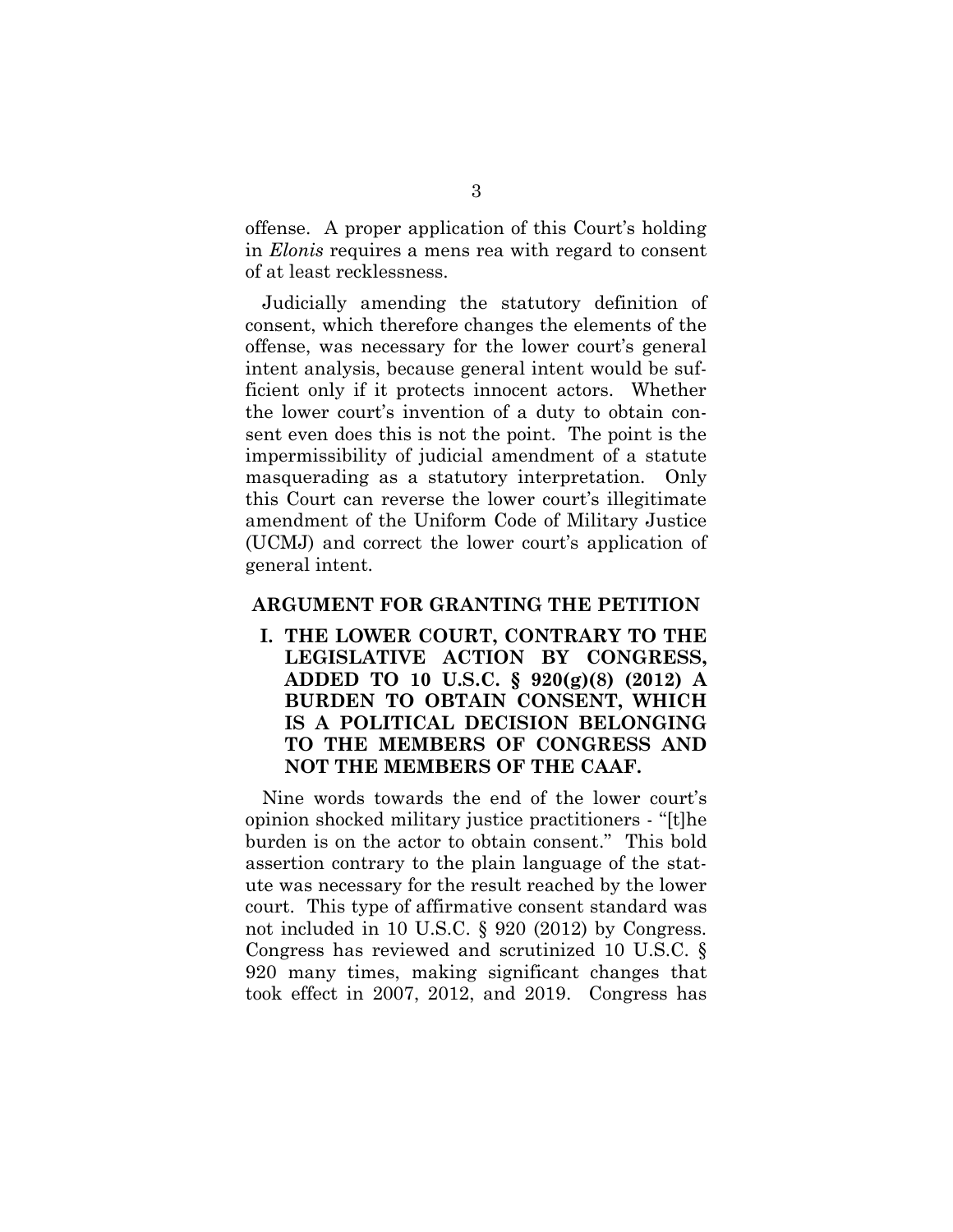never placed a burden on the defendant to obtain consent. Rather, the statute allows the internal agreement of the parties to be determined by a consideration of the circumstances. The definition of sexual consent is a contentious issue in American jurisprudence; hundreds of law review articles have been written about it over the past few decades. Congress has amended 10 U.S.C. § 920 over the past two decades and made significant changes, including some relatively progressive changes, to the definition of consent. However, Congress apparently considered and rejected any requirement to obtain an external manifestation of expressed consent. Further amending the statute in such an aggressive and progressive manner is a policy decision for the elected members of Congress rather than the members of the CAAF.

When amending the statute to include the burden to obtain consent, the CAAF did not cite to 10 U.S.C. § 920, any other statute, or any legal authority. Although an initial reading of the opinion leads one to think the amendment is erroneous but harmless dictum, critical analysis demonstrates that it is a necessary component of the lower court's reasoning and will have signicant ramifications.

The CAAF did not use the common phrase "affirmative consent." That would have raised redflags and caused appropriate outrage by military justice practicioners and the American public; a military court, depriving service members of their due process rights by judicial fiat is intolerable. The issue is not how Congress should have defined consent but rather how Congress did define consent. Whether or not the members of the CAAF agree with Congress on that policy decision is irrelevant.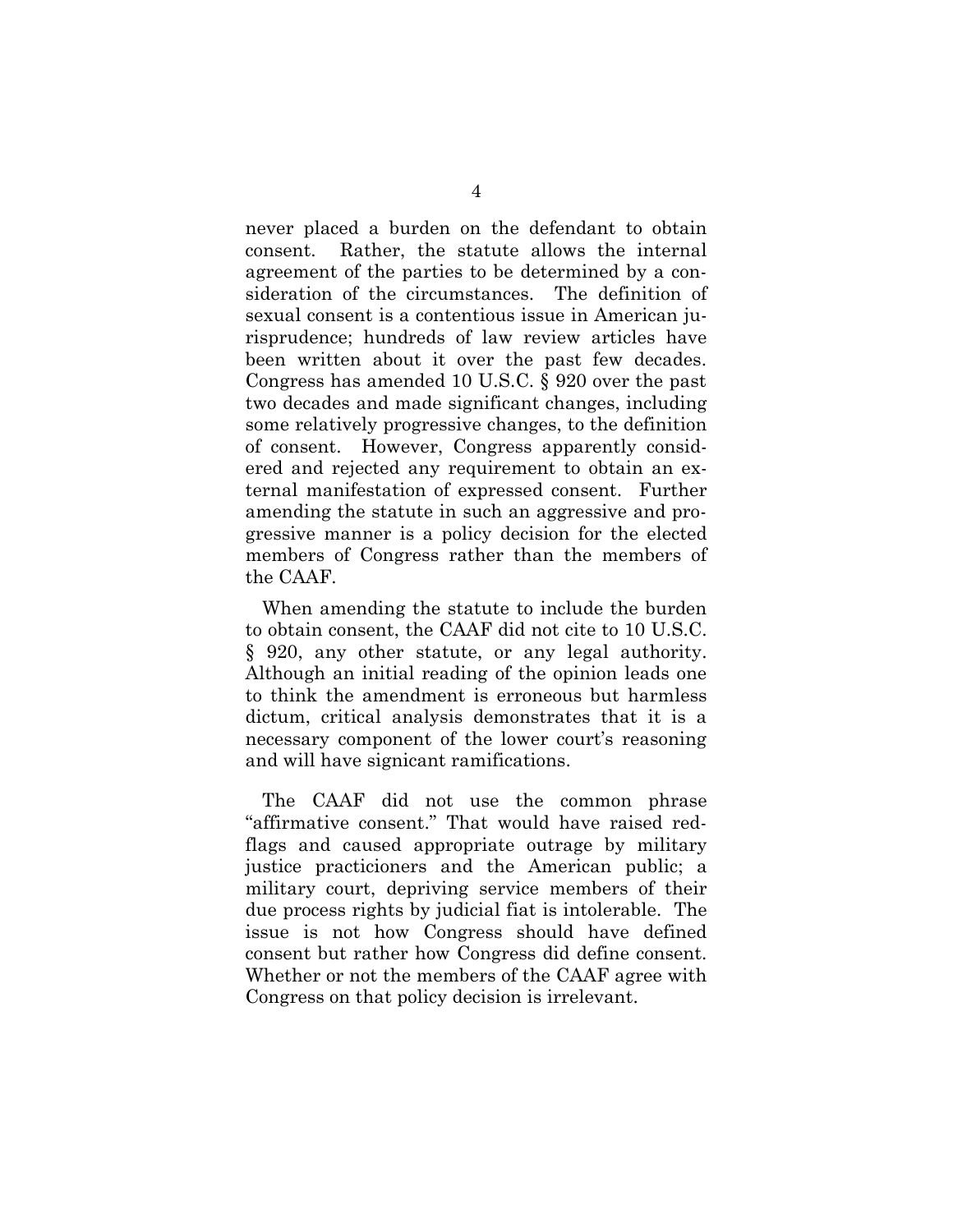The statutory structure for this type of sexual assault by bodily harm is anything but clear. As shown in the petitioner's brief, included within the definition of "bodily harm" is the phrase "nonconsensual sexual act."

At the time of trial, in 10 U.S.C.  $\S$  920(g)(8), Congress defined consent as follows.

(8) *Consent*.

 (A) The term 'consent' means a freely given agreement to the conduct at issue by a competent person. An expression of lack of consent through words or conduct means there is no consent. Lack of verbal or physical resistence or submision resulting from the use of force, threat, or placing another person in fear does not constitute consent. A current or previous dating or sexual relationship by itself or the manner of dress of the person involved with the accused in the conduct at issue shall not constitute consent.

 (B) A sleeping, unconscious, or incompetent person cannot consent. A person cannot consent to force causing or likely to cause death or grievous bodily harm or to being rendered unconscious. A person cannot consent while under threat or fear or under the circumstances described in subparagraph (C) or (D) of subsection (b)(1).

 (C) Lack of consent may be inferred based on the circumstances of the offense. All the circumstances are to be considered in determining whether a person gave consent, or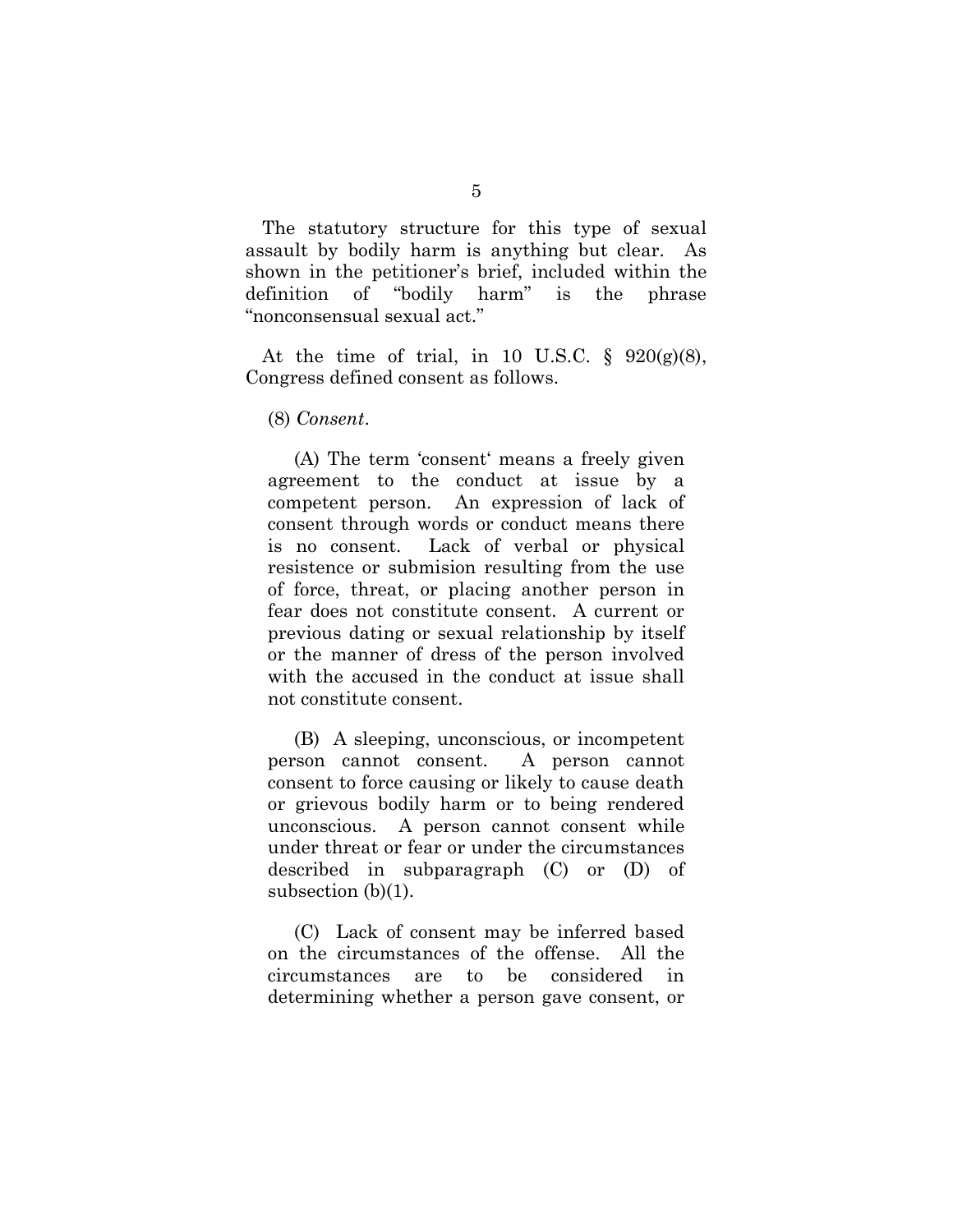whether a person did not resist or ceased to resist only because of another person's actions.

Although "freely given agreement" may be ambiguous, the rest of the definition makes it clear that there is no burden on the accused to obtain consent. As stated in subpargraph (C), "all the circumstances are to be considered in determining whether a person gave consent."

There is no military case law regarding a burden to obtain consent, because Congress has never adopted such a legal standard. <sup>2</sup> Scholarly literature reflects the common understanding that 10 U.S.C. § 920 does not include a burden to obtain consent. After Congress passed the major amendments to 10 U.S.C. § 920 in the National Defense Authorization Act for Fiscal Year 2006, one author wrote that Congress missed the mark by not adopting affirmative consent. Major Jennifer S. Knies, *Two Steps Forward, One Step Back: Why the New UCMJ's Rape Law Missed the Mark, and How an Affirmative Consent Statute Will Put It Back on Target*, ARMY LAW., Aug. 2007, at 1. Major Knies proposed a 

<sup>2</sup> There is a recent opinion about voir dire that briefly mentioned the concept of affirmative consent. In an unpublished opinion, the Army Court of Criminal Appeals reversed the convictions in a case involving abusive sexual contact, because the trial judge abused his discretion when he denied a challenge for cause against a juror who appeared unable to put aside his personal belief that there needs to be some signature or action that acknowledges that there is consent. *United States v. Wright*, 2019 CCA LEXIS 324, 2019 WL 3778357, No. ARMY 20170486 (A. Ct. Crim. App. Aug. 9, 2019). If there was a burden to obtain consent, then this juror's beliefs would have been in line with the law, and the convictions would not have been set aside.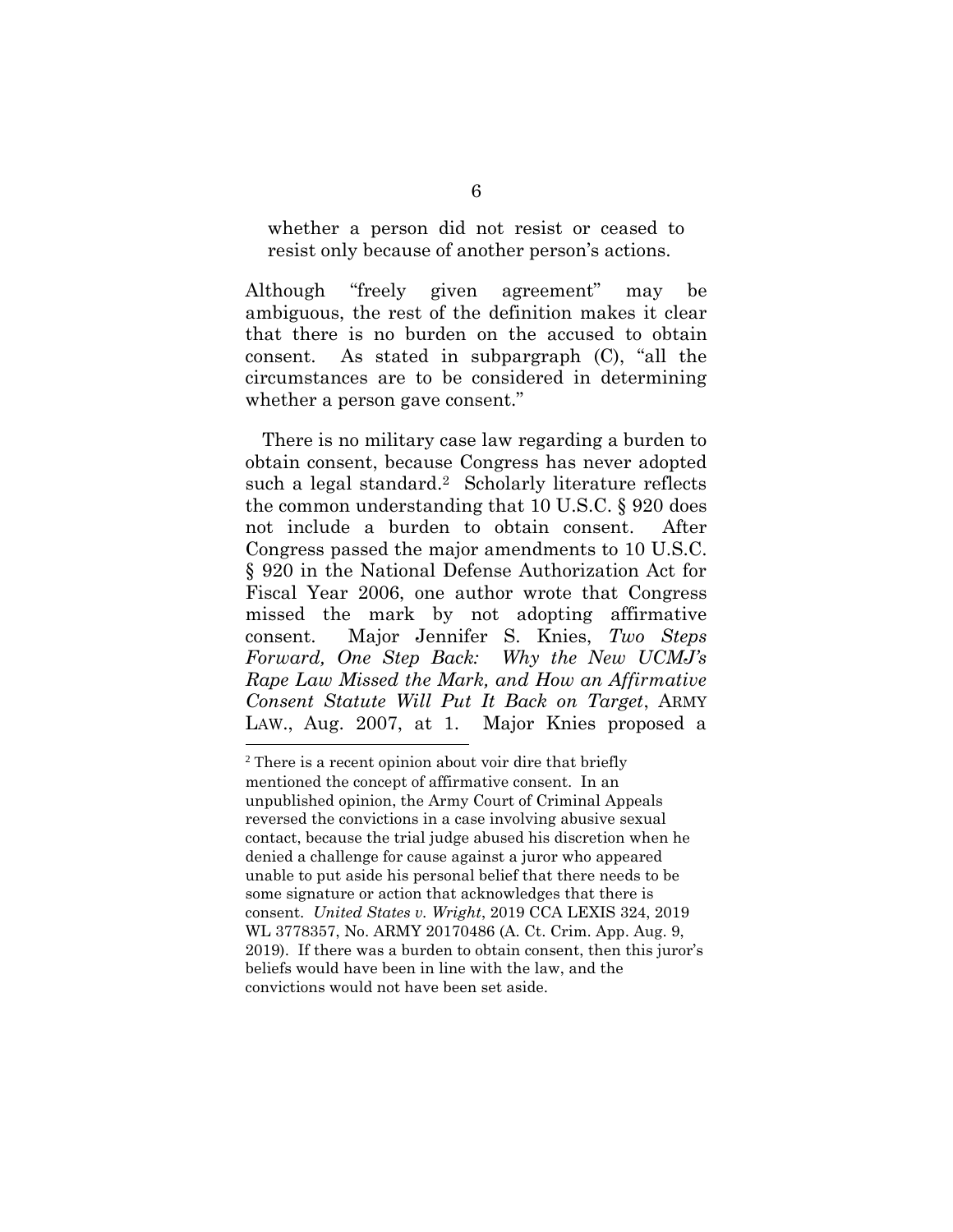further amendment to the statute to add "[t]he requirement that service members obtain affirmative consent from their partners before sex." *Id*. at 38.

Congress has not adopted Major Knies' proposal to add a burden to obtain affirmative consent, and the amendments since then have kept the definition of consent relatively stable. Although Congress had the ability to adopt the more progressive affirmative consent standard that the CAAF created, it did not do so. It is ironic that the lower court was erroneously concerned that requiring mens rea would override statutory provisions in 10 U.S.C. §  $920(g)(8)$   $(2012)<sup>3</sup>$  because the legal standard it adopted for consent conflicts with the definition of consent passed by Congress.

The debate about affirmative consent has been contentious and confusing. "Today, affirmative consent reform is a juggernaut. The rapid proliferation of law, policy, and scholarship defining sexual consent has produced a legal terrain marked by uncertainty, contradiction, and hidden value judgments." Aya Gruber, *Consent Confusion*, 38 CARDOZO L. REV. 415 (2016). On August 12, 2019, after a contentious debate during the American Bar Association's Annual Meeting, its House of Delgates decided indefinitely to postpone consideration of a resolution that would urge legislatures to redefine

l

<sup>&</sup>lt;sup>3</sup> "Interpreting the statute to require a specific mens rea on the part of the accused with respect to consent, as Appellant suggests, would override these provisions." *United States v. McDonald,* 78 M.J. 376, 380 (C.A.A.F. 2019). This concern is misguided, because mens rea harmoniously coexists with the definition of consent. Mens rea is an evaluation of the defendant's mental state, while consent is an evaluation of the alleged victim's mental state.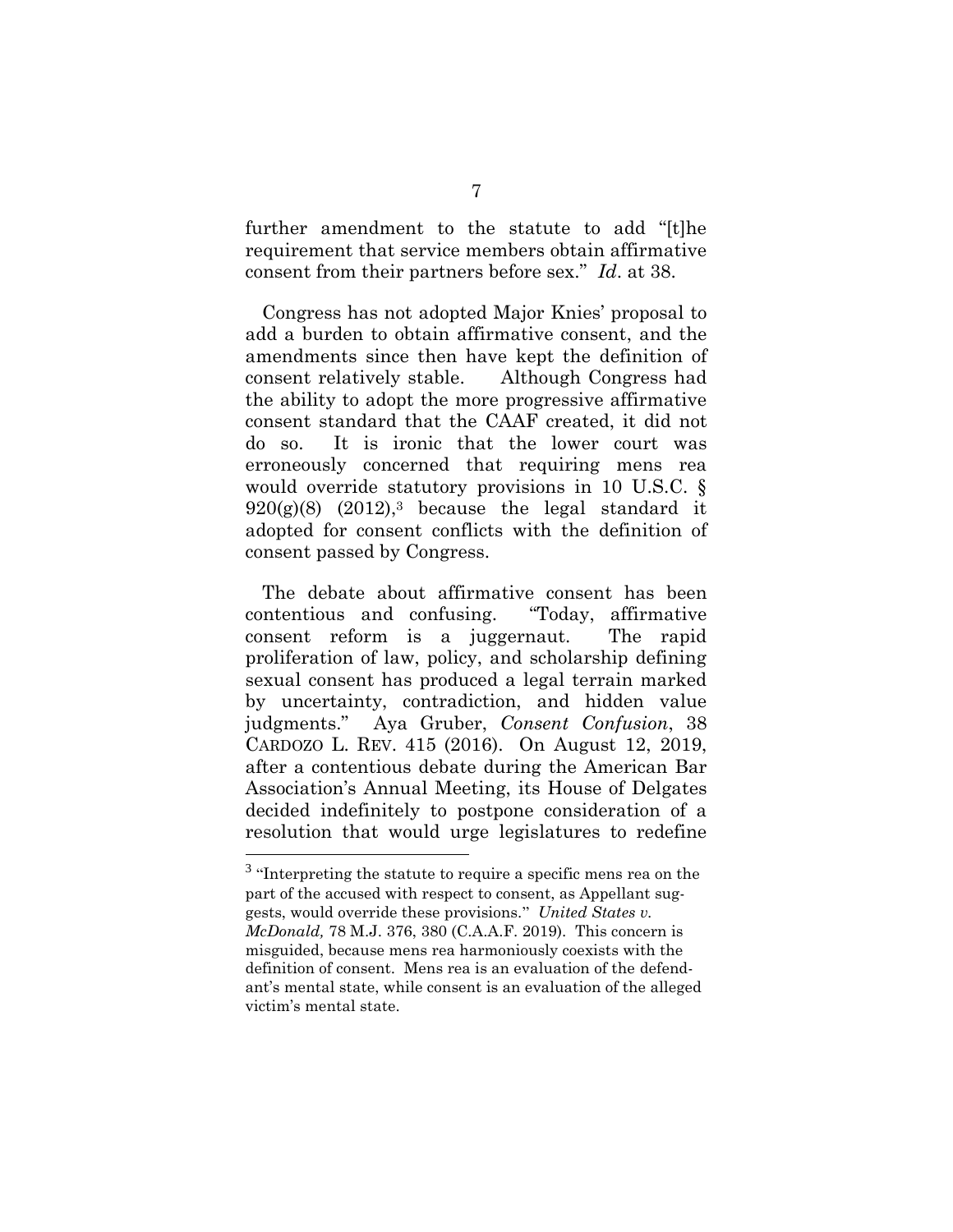the consent standard in sexual assault cases. Amanda Robert, *Contentious resolution seeking to redefine consent in sexual assault cases is postponed*, ABAJOURNAL (Aug. 12, 2019, 10:20 PM CDT), [http://www.abajournal.com/news/article/resolution-](http://www.abajournal.com/news/article/resolution-114)[114.](http://www.abajournal.com/news/article/resolution-114) The American Bar Association appreciates that this important policy debate deserves time and that the proper procedures for legislative change must be followed. Congress has fine-tuned the definition of consent in the UCMJ, making some reforms but not others. Given the Congressional action on this complex political issue, the lower court cannot be allowed to usurp the legislative power of Congress.

**II. ONLY THIS COURT CAN CORRECT THE LOWER COURT'S ILLEGITIMATE AMENDMENT OF THE STATUTE, WHICH WAS REQUIRED TO CAMOUFLAGE ITS MISAPPLICATION OF GENERAL INTENT THAT CIRCUMVENTED PRINCIPLES CLEARLY ENUNCIATED IN THIS COURT'S PRECEDENTS, INCLUDING**  *CARTER V. UNITED STATES***, 530 U.S. 255 (2000), AND** *ELONIS V. UNITED STATES***, 135 S. CT. 2001 (2015).** 

As Chief Justice Roberts wrote for the majority of this Court in *Elonis v. United States*, 135 S.Ct. 2001 (2015), "Federal criminal liability generally does not turn solely on the results of an act without considering the defendant's mental state. That understanding 'took deep and early root in American soil.'" *Id*. at 2012 (quoting *Morissette v. United States*, 342 U.S. 246, 252 (1952)). Justice Kavanaugh, while serving as a Court of Appeals judge, summarized this Court's precedents insisting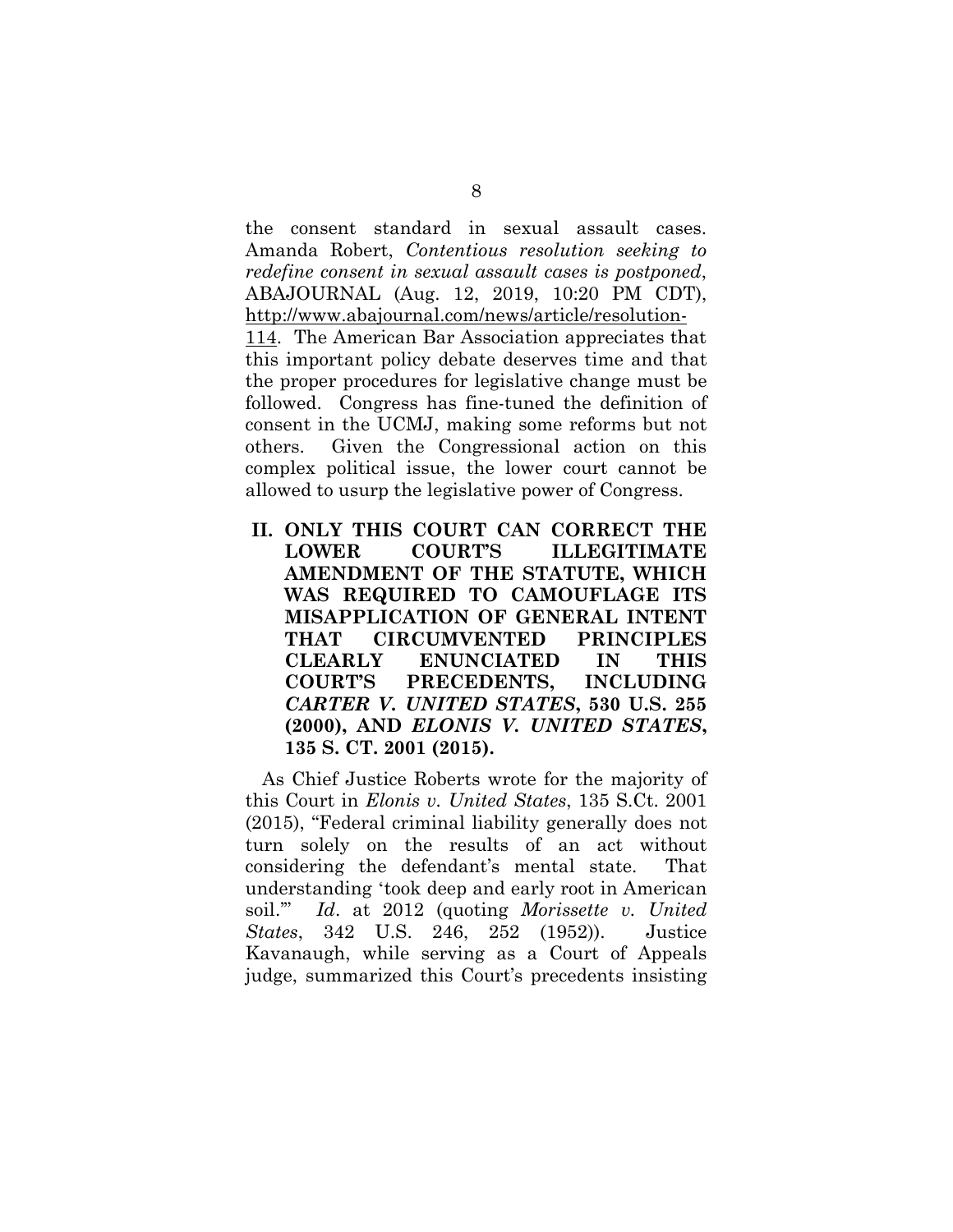that mens rea is required for each element as follows:

The Supreme Court's case law demonstrates that the Court has applied the presumption of *mens rea* consistently, forcefully, and broadly. The presumption applies to statutes that are silent as to mens rea. [citations omitted] The presumption also applies to statutes that contain an explicit *mens rea* for one element but are silent or ambiguous about *mens rea* for other elements. [citations omitted] And whether the statute is completely silent as to *mens rea*, or only partially silent, the presumption applies to each *element* of the offense.

*United States v. Burwell*, 690 F.3d 500, 537 (D.C. Cir. 2012) (Kavanaugh, J., dissenting) (emphasis in original).

This Court continues to presume mens rea for each element that separates wrongful from otherwise innocent conduct consistently, forcefully, and broadly. As Justice Breyer wrote in this Court's majority opinion in *United States v. Rehaif*, 139 S.Ct. 2191 (2019) (holding that a conviction under 18 U.S.C.  $$922(\text{g})$  and  $$924(\text{a})(2)$  requires the Government to prove not only that the defendant knew he possessed the firearm but also that he knew of his status as a person barred from possessing a firearm), "[i]n determining Congress' intent, we start from a longstanding presumption, traceable to the common law, that Congress intends to require a defendant to possess a culpable mental state regarding 'each of the statutory elements that criminalize otherwise innocent conduct.'" *Id*. at 2195.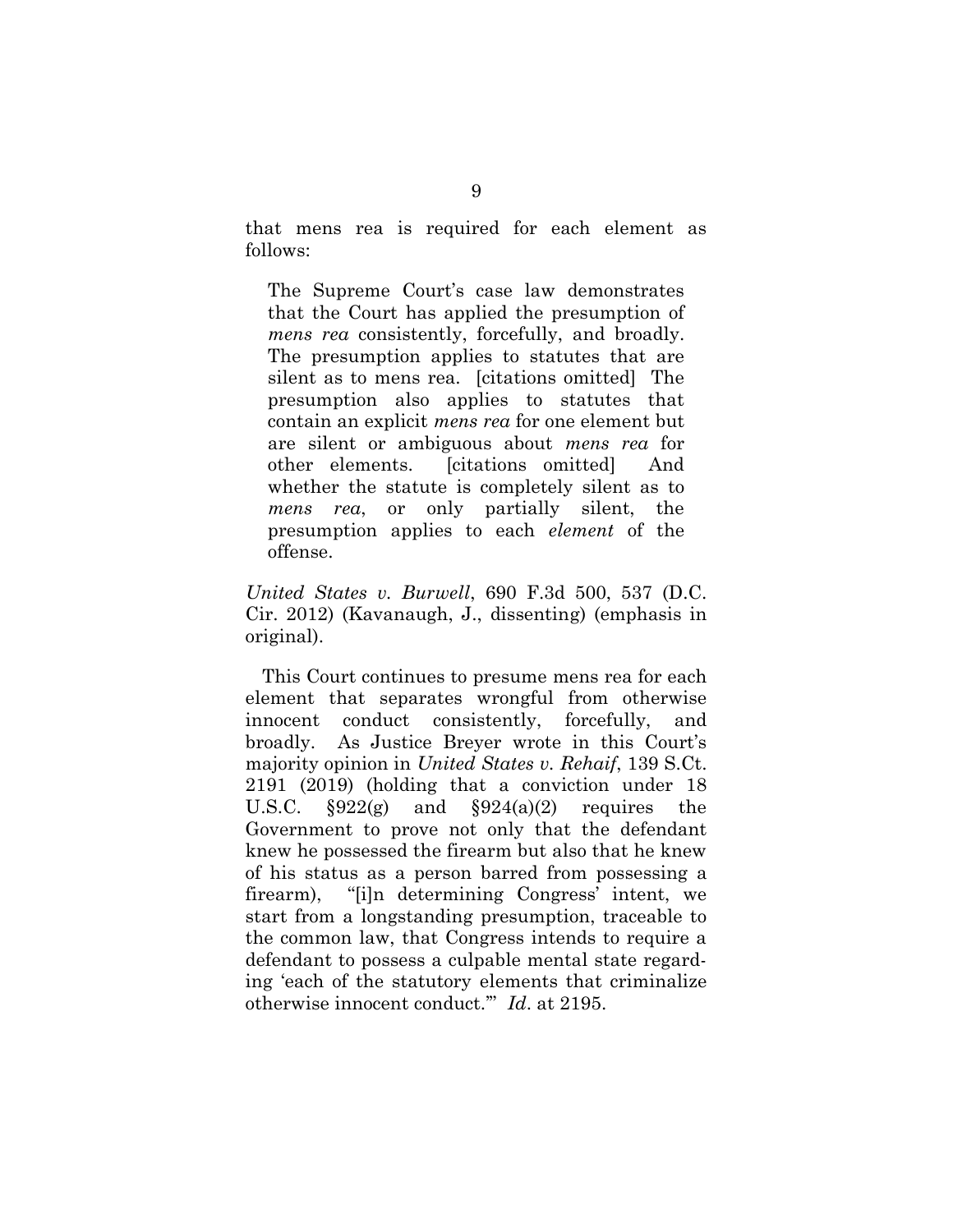Since *Elonis*, the CAAF has applied the mens rea principles from this Court's precedents to offenses in the UCMJ appropriately in many cases, occasionally making special accomodations for some uniquely military offenses that are not at issue in this case. As the lower court acknowledged, "[t]here is little doubt that, as the Supreme Court has noted, '[f]ew areas of criminal law pose more difficulty than the proper definition of the mens rea required for a particular crime.'" *United States v. Caldwell*, 75 M.J. 276, 284 (C.A.A.F. 2016) (quoting *United States v. Bailey*, 444 U.S. 394, 403 (1980)). The lower court's opinion in this case appears at odds with its own precedents.

In *Caldwell*, the lower court described "general intent" as commission of an act with knowledge of certain facts. *Caldwell,* 75 M.J. at 281. The CAAF noted that *Carter v. United States,* 530 U.S. 255 (2000) was a good example of this formulation of general intent. Applying general intent to the offense of maltreatment, 10 U.S.C. § 893, the CAAF held that the government must prove that the accused knew that the alleged victim was subject to his orders and that the accused knew the he was making statements or engaging in conduct with respect to that subordinate even though no cognate of the word "know" appears in the statute.

In *United States v. Haverty,* 76 M.J. 199 (C.A.A.F. 2017), the CAAF again explains that general intent requires the commission of an act with certain knowledge, in a case involving hazing in violation of 10 U.S.C. § 890. The CAAF held that general intent was insufficient to separate innocent from wrongful conduct because an accused could be convicted even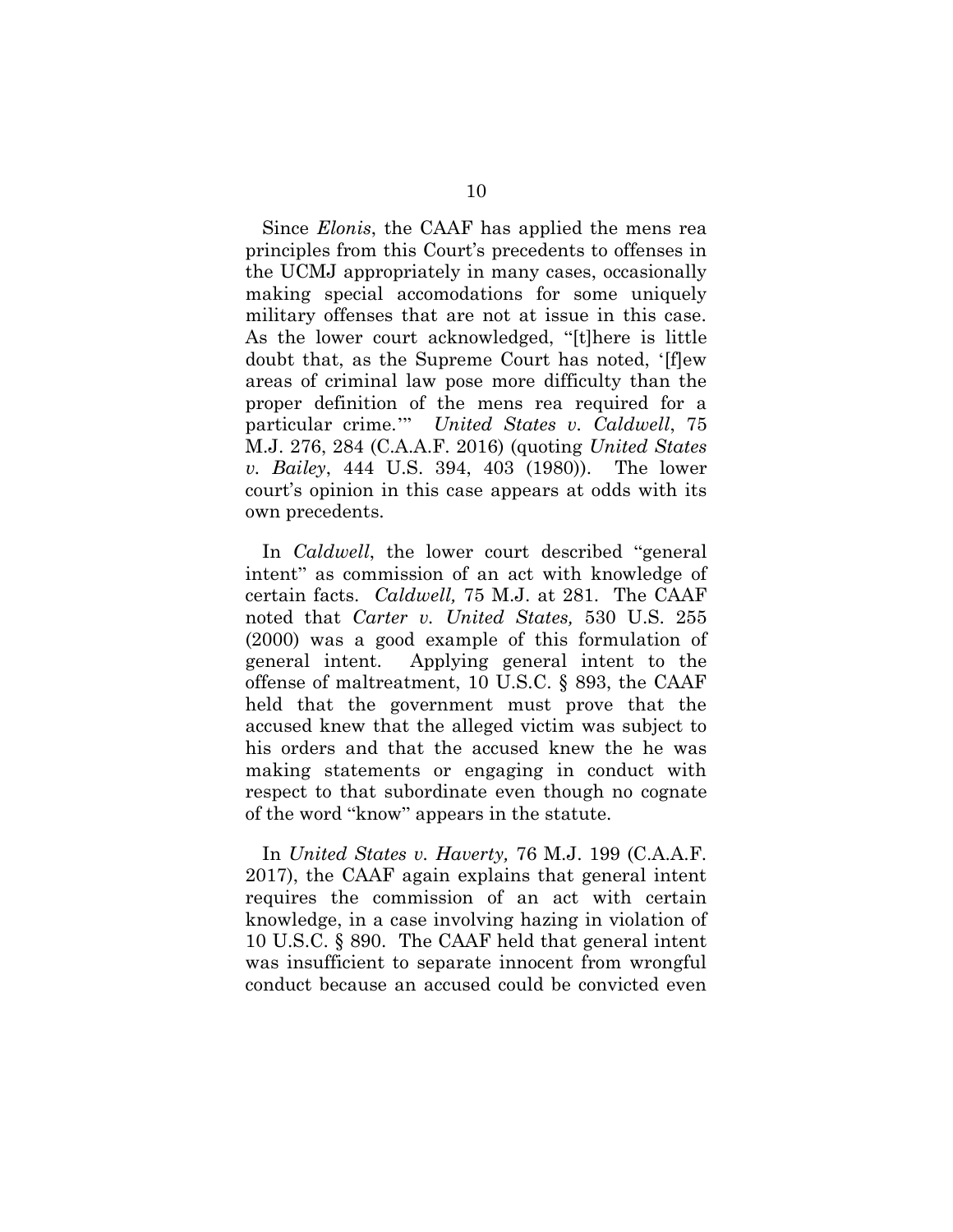though the government did not prove the accused had "certain knowledge" -- that the actus reus was cruel, abusive, or harmful to the alleged victim. "Thus, applying the mens rea of general intent to these elements could cause a servicemember to be convicted of hazing if he encourages a new member of his unit to engage in conduct which the servicemember honestly believes is not harmful, but which, objectively, could be considered harmful." *Id.*  at 207.

In this case, without discussion of prior legal authority, the CAAF declared that sexual assault by bodily harm is a general intent offense, and, as such, has an implied mens rea that the accused intentionally committed the sexual act. *McDonald*, 78 M.J. at 381. The CAAF does not indicate what certain knowledge must accompany the intent to commit the sexual act. One would expect the "certain knowledge" to be knowledge of fact that made McDonald's conduct wrongful -- the alleged victim's lack of consent. Rather, the CAAF declares that, "[n]o mens rea is required with regard to consent." *Id.*

Contrast this result with the result in *Haverty.* In this case, applying the mens rea of general intent without knowledge of the alleged victim's lack of consent to sexual assault by bodily harm could cause a servicemember to be convicted of sexual assault if he engages in a sexual act which the servicemember honestly believes is consensual, but which, objectively, could be considered non-consensual. This result was intolerable in *Haverty,* and the CAAF found general intent was insufficient to separate innocent from wrongful conduct. Yet, in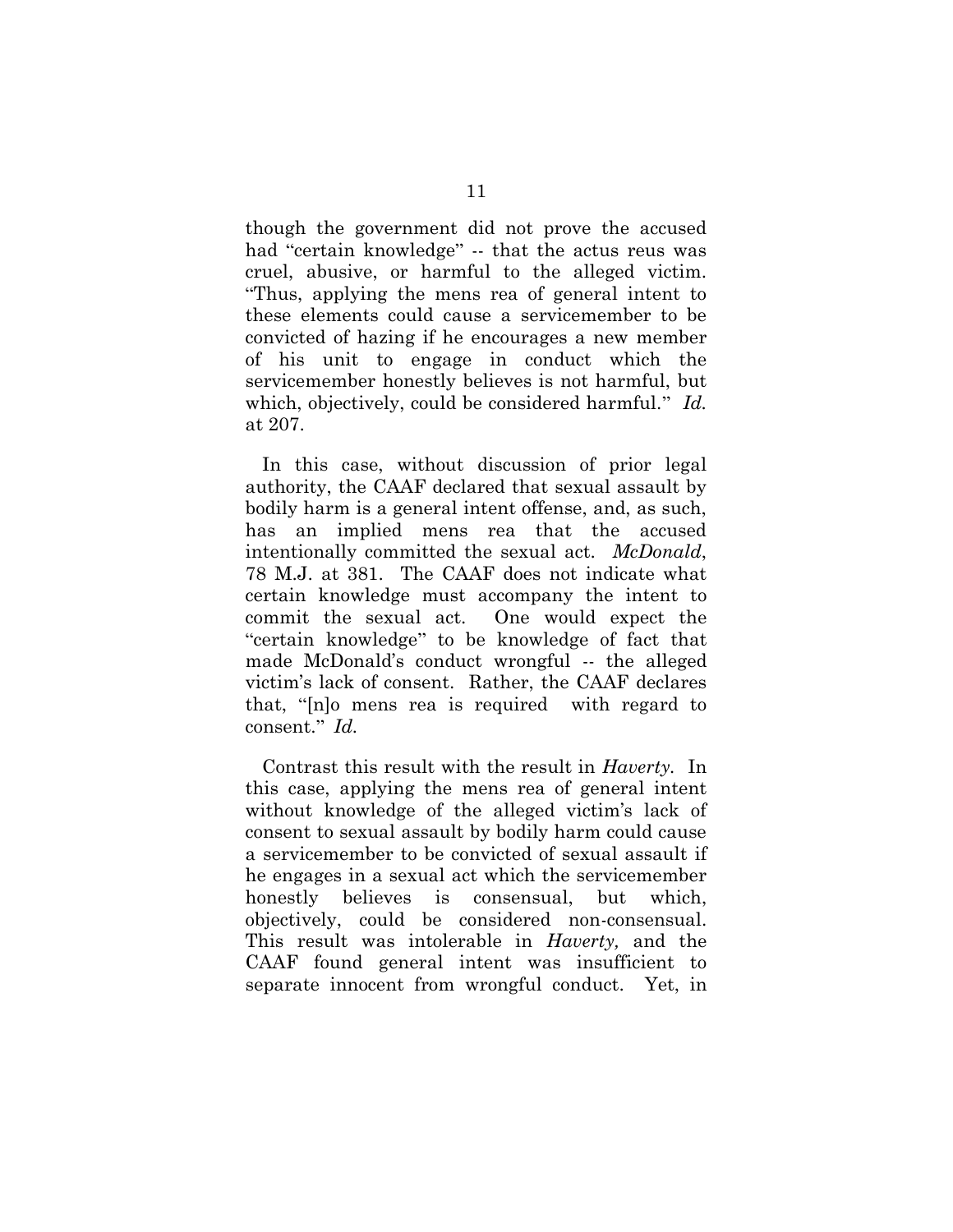this case, the CAAF's application of general intent affirmed a conviction where the accused honestly believed the act of sexual intercourse was consensual. The CAAF "reject[ed] Appellant's contention that general intent is insufficient to separate wrongful from innocent conduct because sexual intercourse is ordinarily innocent conduct." *Id.* 

Sexual assault by bodily harm consists of the actus reus (engaging in a sexual act) and an attendant circumstance (lack of consent). The "certain knowledge" component of general intent in *Caldwell*  was knowledge of the fact that separated innocent from wrongful conduct: that the alleged victim was subject to Caldwell's orders. The "certain knowledge" component of general intent lacking in *Haverty* was knowledge of the fact that separated innocent from wrongful conduct: that the conduct was cruel, abusive, or harmful to the alleged victim. In this case, identifying the alleged victim's lack of consent as the "certain knowledge" component of general intent would satisfy the "basic principle that 'wrongdoing must be conscious to be criminal,' and that a defendant must be 'blameworthy in mind' before he can be found guilty." *Elonis,* 135 S. Ct. at 2003 (citations omitted). Instead, the CAAF held the government need not prove any mens rea regarding lack of consent. "[S]exual assault by bodily harm has an implied mens rea that an accused intentionally committed a sexual act." *McDonald*, 78 M.J. at 381 (citing a case totally inapposite to this proposition).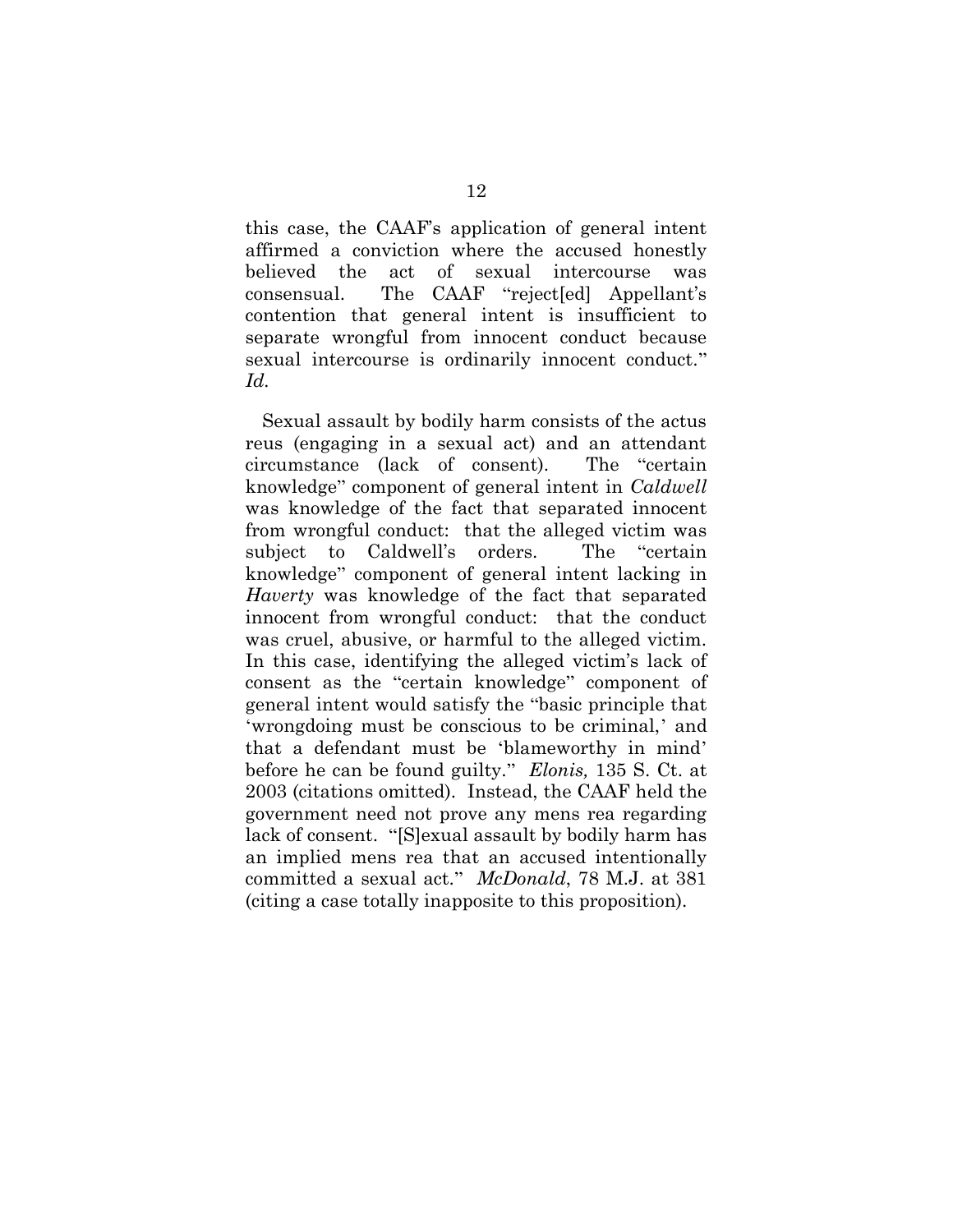Without citing *Carter,*<sup>4</sup> the CAAF treats this case like *Carter*, even though force is not an element of sexual assault by bodily harm*.* In *Carter,* general intent was a sufficient mens rea for the offense of taking bank property by force. *Carter,* 530 U.S. at 268. This Court noted that taking by force was always wrongful, including when the thief took under a claim of right. *Id.* at 269. Similarly, in this case, the CAAF notes that only consensual sexual intercourse is innocent and that the burden is on the defendant to obtain consent. *McDonald,* 78 M.J. at 381. The lower court's clear implication is that

<sup>4</sup> It is not surprising that the lower court did not cite *Carter*, because another faulty aspect of the lower court's reasoning is the offense of rape, which required force, is the antecedent offense of sexual assault by bodily harm, which does not require force. This creates a situation analogous to Justice Thomas's hypothetical in *Carter*. Sexual assault by bodily harm, like 18 U.S.C. § 2113(b) does not have an element of force. Rape, 10 U.S.C. § 920(a)(1), like 18 U.S.C. § 2113(a), requires force. Since rape and taking bank property by force require force, and the use of force in these contexts is always wrongful, general intent is a sufficient mens rea. However, § 2113(b) does not require force, and as Justice Thomas notes, if § 2113(b) did not have a specific intent element, a mens rea would have to be read into the statute to protect innocent actors. Sexual assault by bodily harm is like § 2113(b) in that it does not require force. Unlike § 2113(b), sexual assault by bodily harm does not require any mental state, so a mens rea must be read into the statute to protect innocent actors. *See Carter*, 530 U.S. at 269. Forcible rape is not the antecedent offense of sexual assault by bodily harm. Until 1 October 2007, rape under the UCMJ was defined as an act of sexual intercourse done by force and without consent. Effective 1 October 2007, Congress enacted a scheme of sexual offenses, some requiring force, *see* 10 U.S.C. § 920(a) (2007), and some requiring lack of consent but not force, *see* 10 U.S.C. § 920(c)(1)(B) (2007). Sexual assault by bodily harm has no antecedent for which general intent would be a sufficient mens rea.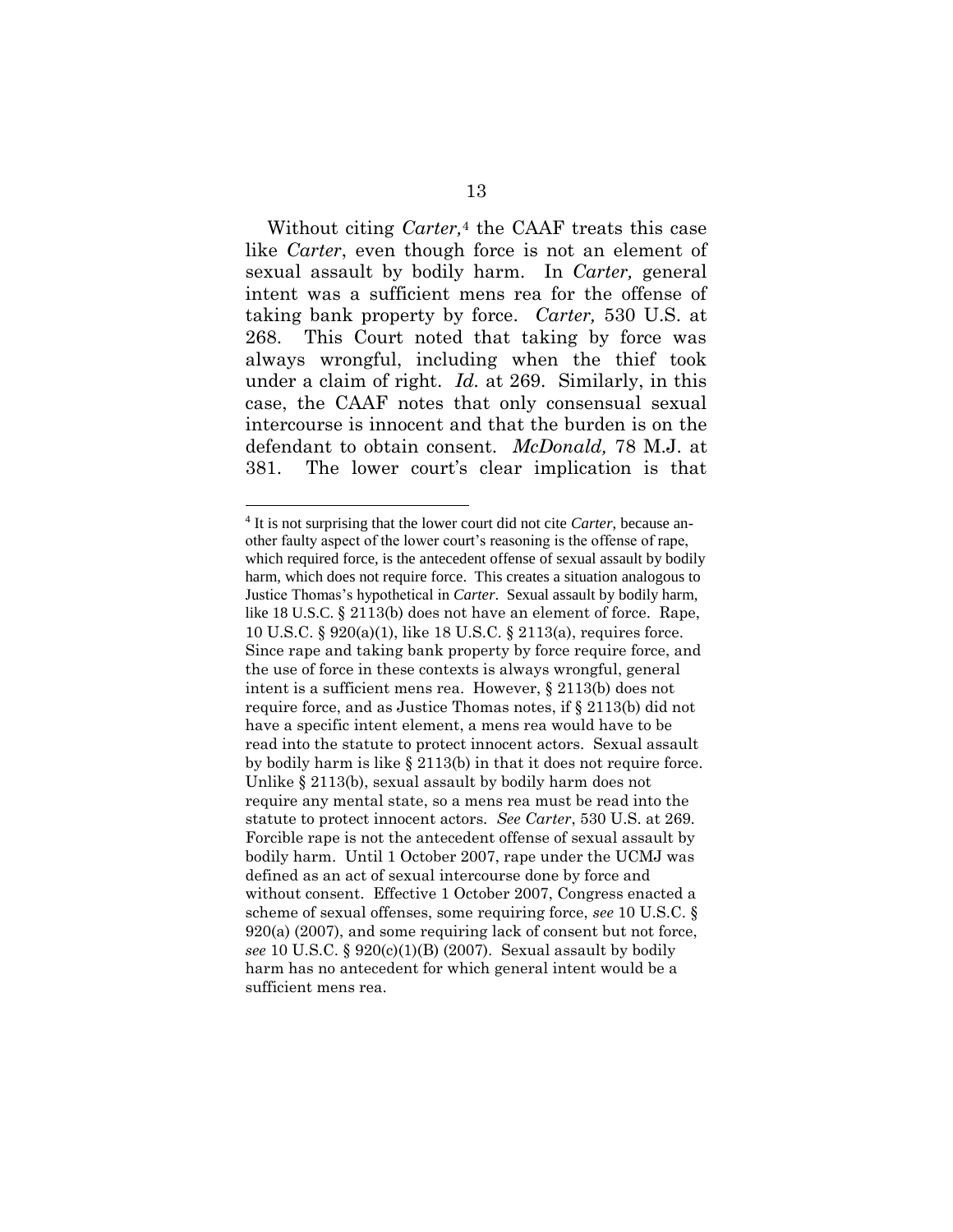sexual intercourse where the defendant fails to obtain the consent of the alleged victim is always wrongful, and, as in *Carter,* general intent is a sufficient mens rea. Since the defendant would know whether he obtained the consent of the alleged victim, the "certain knowledge" component of general intent would be that the defendant knew he did not obtain the consent of the victim. The CAAF's amendment of the statute to create a burden to obtain affirmative consent was necessary to hold that general intent was a sufficient mens rea for this offense.

Without creating the burden to obtain consent, the general intent applied by the lower court would not have been sufficient to protect the innocent actor. As the Army Court of Criminal Appeals noted in its published opinion on this same issue earlier this year, the general intent standard that Justice Thomas applied in *Carter* would require the prosecution to prove that the defendant acted with knowledge of the circumstance that made the sexual act wrongful, which is non-consent. *United States v. Peebles*, 78 M.J. 658, 666 n.14 (A. Ct. Crim. App.), *vacate*d, 78 M.J. 830 (A. Ct. Crim. App. 2019). After a thorough analysis of the principles enunciated by this Court, the Army court properly applied *Elonis* and inferred a mens rea of recklessness for the element of lack of consent. *Id*. at 664-65. In the Army, *Peebles* was the controlling law on this issue, until the CAAF's opinion in *McDonald*. After *McDonald*, the Army court was forced to vacate its decision in *Peebles*, and the mens rea for lack of consent for sexual assault went from recklessness to no mens rea. The Army court's opinion in *Peebles* is the correct application of this Court's mens rea